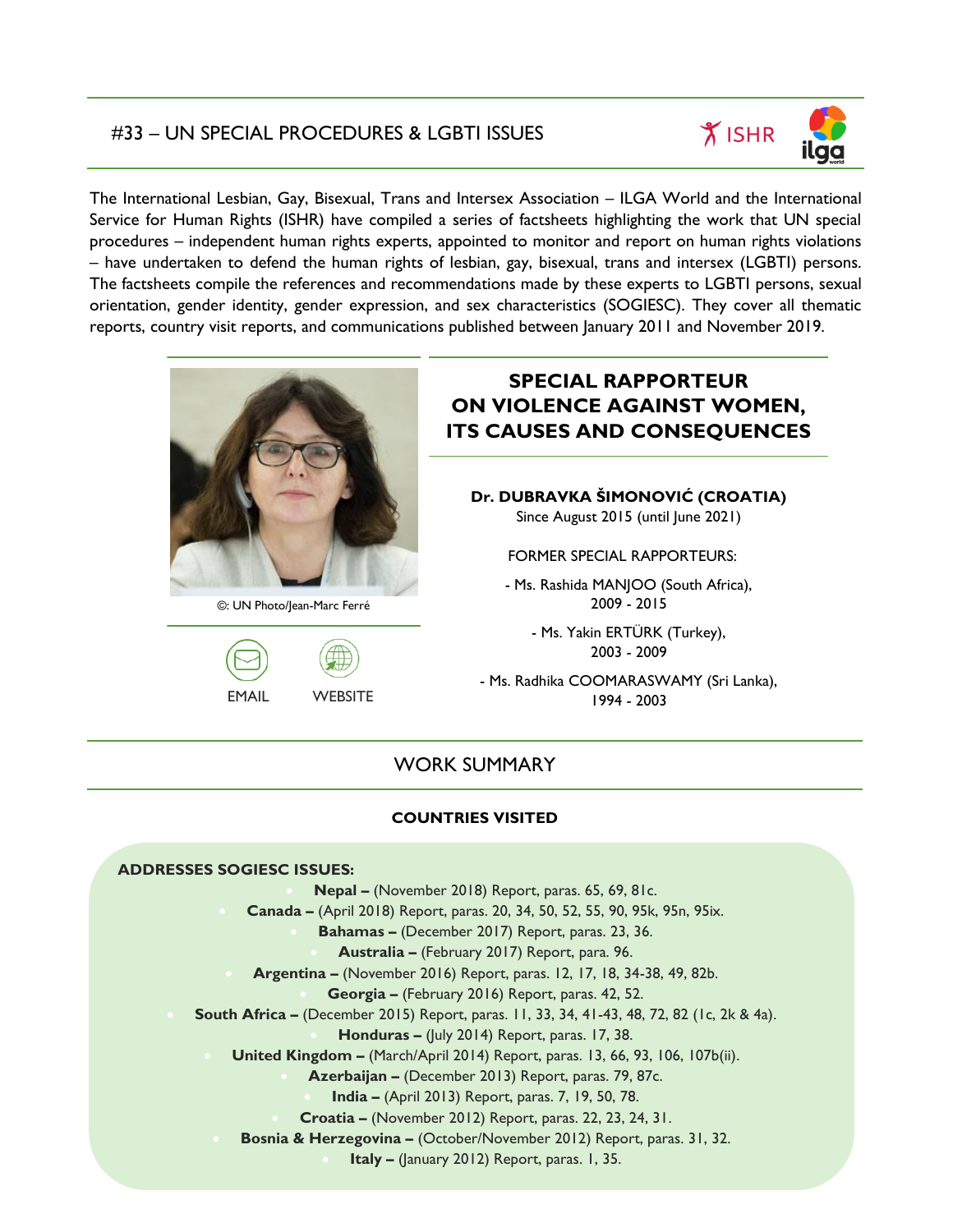DOES NOT ADDRESS SOGIESC ISSUES:

- [Palestine](https://www.ohchr.org/EN/HRBodies/HRC/RegularSessions/Session35/Documents/A_HRC_35_30_Add_2_EN.docx) (September 2016)
- [Israel](https://www.ohchr.org/EN/HRBodies/HRC/RegularSessions/Session35/Documents/A_HRC_35_30_Add_1_EN.docx) (September 2016)
- [Sudan](http://ap.ohchr.org/documents/dpage_e.aspx?si=A/HRC/32/42/Add.1) (May 2015)
- [Afghanistan](https://www.ohchr.org/EN/HRBodies/HRC/RegularSessions/Session29/Documents/A_HRC_29_27_Add_3_ENG.doc) (November 2014)
- [Bangladesh](https://www.ohchr.org/EN/HRBodies/HRC/RegularSessions/Session26/Documents/A-HRC-26-38-Add2_en.doc) (May 2013)
- [Papua New Guinea](https://www.ohchr.org/Documents/Issues/Women/A-HRC-23-49-Add-2_en.pdf) (March 2012)
- [Solomon Islands](https://www.ohchr.org/Documents/Issues/Women/A-HRC-23-49-Add-1_en.pdf) (March 2012)
- [Somalia](https://www.ohchr.org/Documents/HRBodies/HRCouncil/RegularSession/Session20/A-HRC-20-16-Add3_en.pdf) (December 2011)
- [Jordan](https://www.ohchr.org/Documents/HRBodies/HRCouncil/RegularSession/Session20/A-HRC-20-16-Add1_en.pdf) (November 2011)
- [United States](http://daccess-ods.un.org/access.nsf/Get?Open&DS=A/HRC/17/26/Add.5&Lang=E) (January/February 2011)
- **ANNUAL THEMATIC REPORTS [A human rights-based approach to mistreatment](http://www.un.org/en/ga/search/view_doc.asp?symbol=A/74/137)  [and violence against women in reproductive](http://www.un.org/en/ga/search/view_doc.asp?symbol=A/74/137)  [health services with a focus on childbirth and](http://www.un.org/en/ga/search/view_doc.asp?symbol=A/74/137)  [obstetric violence](http://www.un.org/en/ga/search/view_doc.asp?symbol=A/74/137)** July 2019 (74th Session General Assembly (GA)) No SOGIESC references. **[Twenty-five years of the mandate: an analysis of](https://www.ohchr.org/EN/HRBodies/HRC/RegularSessions/Session41/Documents/A_HRC_41_42_EN.docx)  [its evolution, current challenges and the way](https://www.ohchr.org/EN/HRBodies/HRC/RegularSessions/Session41/Documents/A_HRC_41_42_EN.docx)  [forward](https://www.ohchr.org/EN/HRBodies/HRC/RegularSessions/Session41/Documents/A_HRC_41_42_EN.docx)** June 2019 (41st Session Human Rights Council (HRC)) No SOGIESC references. **[Violence against women in politics](http://www.un.org/en/ga/search/view_doc.asp?symbol=A/73/301)** August 2018 (73th Session GA) Brief reference to LBTI. (LBTI activists among the groups of women in politics who may be more exposed to risks of gender-based violence.) Para. 10. **[Online violence against women and girls](http://ap.ohchr.org/documents/dpage_e.aspx?si=A/HRC/38/47)** June 2018 (38th Session HRC) Good references to SOGIE, SOGI and LBT. (SOGIE-based discrimination affecting access of women to technology; LBT women among the groups of women that are particularly targeted by ICT-facilitated violence; particular importance of online anonymity for those facing discrimination and persecution based on SOGI.) Paras. 28, 60. **[Adequacy of the international legal framework on](http://www.un.org/ga/search/view_doc.asp?symbol=A/72/134&Submit=Search&Lang=E)  [violence against women](http://www.un.org/ga/search/view_doc.asp?symbol=A/72/134&Submit=Search&Lang=E)** July 2017 (72nd Session GA) Brief reference to LGBT. (LGBT persons listed among the groups of women violence against whom should be addressed by more regulations, according to civil society). Para. 34. **[A human rights-based approach to integrated](http://ap.ohchr.org/documents/dpage_e.aspx?si=A/HRC/35/30)**  No SOGIESC references.

**[services and protection measures on violence](http://ap.ohchr.org/documents/dpage_e.aspx?si=A/HRC/35/30)  [against women, with a focus on shelters and](http://ap.ohchr.org/documents/dpage_e.aspx?si=A/HRC/35/30)  [protection orders](http://ap.ohchr.org/documents/dpage_e.aspx?si=A/HRC/35/30)** June 2017 (35th Session HRC)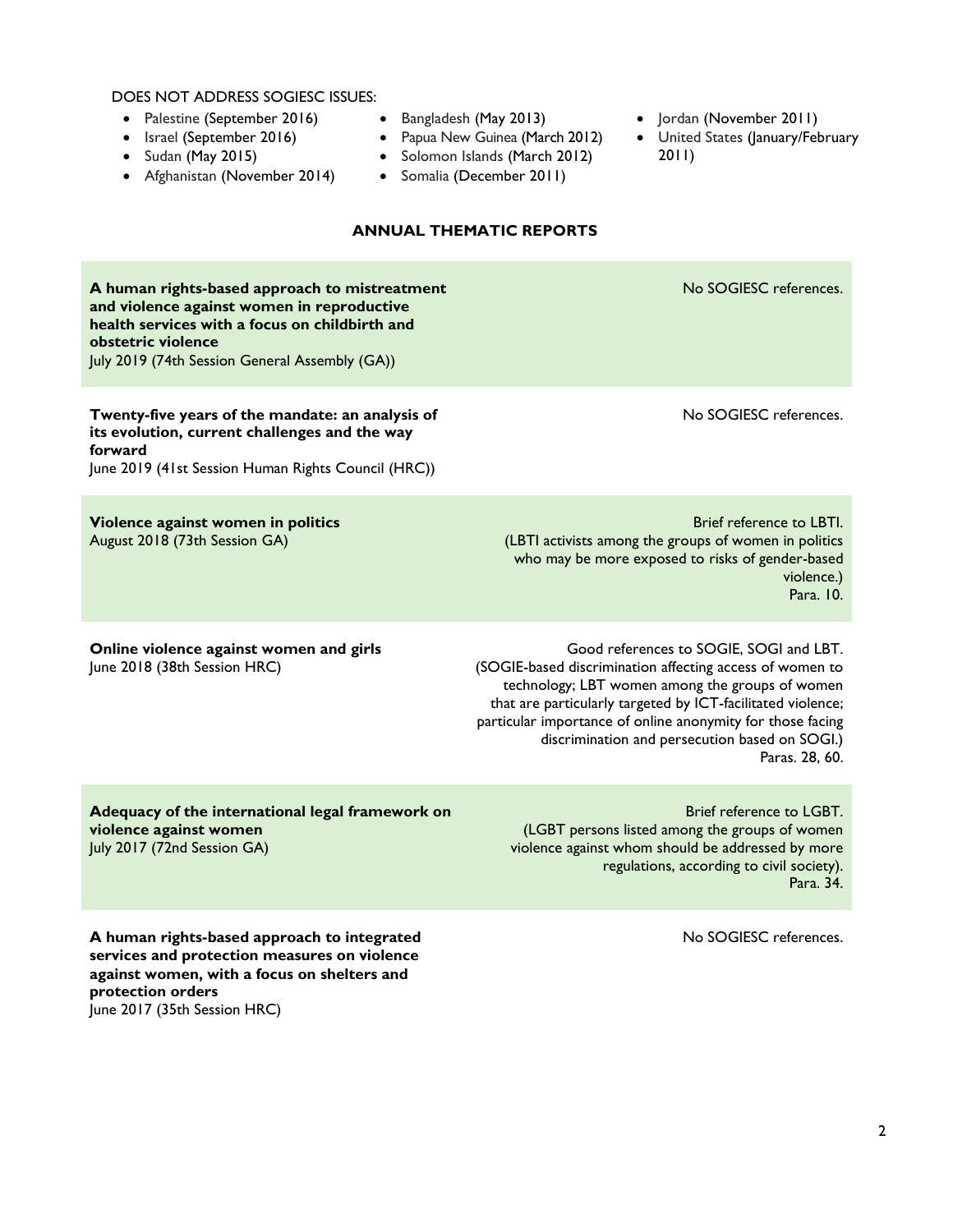Brief references to LBT and SO. (Underreporting of the murders of LBT women mentioned by the Minnesota Coalition for Battered Women; the importance of tracking the victim's sexual orientation, among other categories.)

**[Vision-setting report](http://ap.ohchr.org/documents/dpage_e.aspx?si=A/HRC/32/42)** June 2016 (32nd Session HRC)

**[Modalities for the establishment of](http://www.un.org/ga/search/view_doc.asp?symbol=A/71/398&Submit=Search&Lang=E)  [femicide/gender-related killings watch](http://www.un.org/ga/search/view_doc.asp?symbol=A/71/398&Submit=Search&Lang=E)**

September 2016 (71st Session GA)

**[Closing the gap in international human rights law:](http://www.un.org/en/ga/search/view_doc.asp?symbol=A/70/209)  [lessons from three regional human rights systems](http://www.un.org/en/ga/search/view_doc.asp?symbol=A/70/209)  [on legal standards and practices regarding](http://www.un.org/en/ga/search/view_doc.asp?symbol=A/70/209)  [violence against women](http://www.un.org/en/ga/search/view_doc.asp?symbol=A/70/209)** July 2015 (70th Session GA)

**[Existing legal standards and practices regarding](https://www.ohchr.org/EN/HRBodies/HRC/RegularSessions/Session29/Documents/A%20HRC%2029%2027_AEV.doc)  [violence against women in three regional human](https://www.ohchr.org/EN/HRBodies/HRC/RegularSessions/Session29/Documents/A%20HRC%2029%2027_AEV.doc)  [rights systems](https://www.ohchr.org/EN/HRBodies/HRC/RegularSessions/Session29/Documents/A%20HRC%2029%2027_AEV.doc)** June 2015 (29th Session HRC)

**[Violence against women as a barrier to the](http://daccess-ods.un.org/access.nsf/Get?OpenAgent&DS=A/69/368&Lang=E)  [effective realization of all human rights](http://daccess-ods.un.org/access.nsf/Get?OpenAgent&DS=A/69/368&Lang=E)** September 2014 (69th Session GA)

**[Violence against women: 20 years](http://ap.ohchr.org/documents/dpage_e.aspx?si=A/HRC/26/38)  of [developments within the UN](http://ap.ohchr.org/documents/dpage_e.aspx?si=A/HRC/26/38)** June 2014 (26th Session HRC)

**[Pathways to, conditions and consequences of](http://ap.ohchr.org/documents/dpage_e.aspx?si=A/68/340)  [incarceration for women](http://ap.ohchr.org/documents/dpage_e.aspx?si=A/68/340)** August 2013 (68th Session GA)

**[State responsibility for eliminating violence](http://www.ohchr.org/Documents/HRBodies/HRCouncil/RegularSession/Session23/A_HRC_23_49_English.pdf)  [against women](http://www.ohchr.org/Documents/HRBodies/HRCouncil/RegularSession/Session23/A_HRC_23_49_English.pdf)** June 2013 (23rd Session HRC)

**[Violence against women with disabilities](http://www.un.org/en/ga/search/view_doc.asp?symbol=A/67/227)** August 2012 (67th Session GA)

(Prohibition of SO-based discrimination among the debated topics during the negotiation of the Protocol to the African Charter on Human and Peoples' Rights on the Rights of Women in Africa.) Para. 13.

No SOGIESC references.

Brief reference to SO.

Brief references to SOGI. (CSW discussions; HRC resolution; violence and intersecting factors.) Paras. 18, 28, 60.

Strong references to LGBTI. (A separate chapter on LGBTI persons in prison; examples of LGBT persons'/defenders' arrests in Iran.) Paras. 28, 58, 59, 60, 61, 62, 63.

No SOGIESC references.

Good SOGI references. (SOGI in the context of multiple forms of discrimination; problems faced by "lesbians and other sexual minorities who identify as female" with disabilities.) Paras. 13, 27.

No SOGIESC references.

Paras. 57, 59.

Brief reference to SO. (Prohibition of SO-based discrimination among the debated topics during the negotiation of the Protocol to the African Charter on Human and Peoples' Rights on the Rights of Women in Africa.) Para. 12.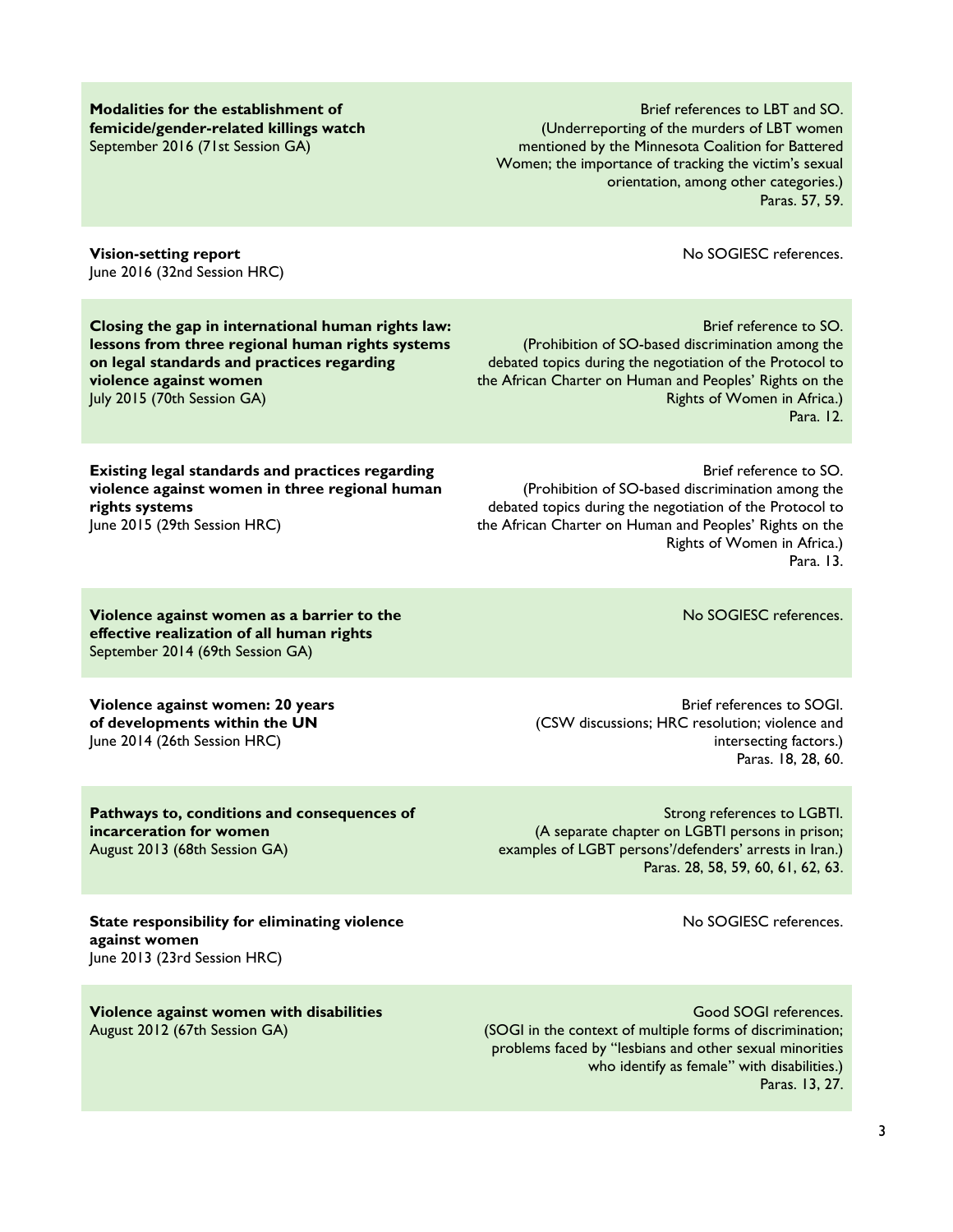#### **[Gender-related killings of](http://www.ohchr.org/Documents/HRBodies/HRCouncil/RegularSession/Session20/A.HRC.20.16_En.PDF) women** June 2012 (20th Session HRC)

**[Continuum of violence against women from the](http://daccess-ods.un.org/access.nsf/Get?Open&DS=A/66/215&Lang=E)  [home to the transnational sphere: the challenges](http://daccess-ods.un.org/access.nsf/Get?Open&DS=A/66/215&Lang=E)  [of effective redress](http://daccess-ods.un.org/access.nsf/Get?Open&DS=A/66/215&Lang=E)** August 2011 (66th Session GA)

**Multiple [and intersecting forms of discrimination](http://daccess-ods.un.org/access.nsf/Get?Open&DS=A/HRC/17/26&Lang=E)  [and violence against women](http://daccess-ods.un.org/access.nsf/Get?Open&DS=A/HRC/17/26&Lang=E)** June 2011 (17th Session HRC)

Strong references to SOGI and LGBTIQ. (A separate section on "Killings as a result of SO and GI"; other references to SOGI/LGBTIQ in the context of violence.) Paras. 16, 18, 26, 53, 55, 71, 72, 73, 74, 75, 76, 93. Strong references to SOGI, LBT, LGBTI. (Discrimination, stalking and violence, including statistics and case examples.) Paras. 33, 36, 84.

Strong references to SO, SOGI. (Several mentions of sexuality, SO and GI among protected grounds; risk of violence; risk of long-term health consequences.) Paras. 22, 47, 51, 58, 67, 73, 76, 104.

### **COMMUNICATIONS**

| <b>COUNTRY/DATE</b>                                       | <b>EXPERTS</b>                                                                                                                                                                                                | <b>SITUATION</b>                                                                                                                                                                                                                           |
|-----------------------------------------------------------|---------------------------------------------------------------------------------------------------------------------------------------------------------------------------------------------------------------|--------------------------------------------------------------------------------------------------------------------------------------------------------------------------------------------------------------------------------------------|
|                                                           |                                                                                                                                                                                                               |                                                                                                                                                                                                                                            |
| <b>Kazakhstan</b><br>22 July 2019                         | Independence of judges and lawyers<br>Privacy<br><b>SOGI</b><br>Violence against women<br>Women in law and in practice                                                                                        | Information received concerning acts of<br>harassment and discrimination directed<br>towards a young lesbian couple and the<br>unauthorized filming and posting of a video<br>in social media, affecting their right to<br>privacy.        |
| <b>Mauritius</b><br>3 May 2019                            | Human rights defenders<br><b>SOGI</b><br>Violence against women                                                                                                                                               | Information received concerning the<br>physical and verbal assault of members of<br>the LGBT community and of two LGBT<br>human rights defenders associated with the<br>Collectif Arc-En-Ciel, including Ms.<br>Sandrine Julien.           |
| <b>Armenia</b><br>18 April 2019                           | <b>Extrajudicial executions</b><br>Freedom of opinion and expression<br>Human rights defenders<br><b>SOGI</b><br>Violence against women                                                                       | Information received concerning online<br>harassment and hate speech against<br>woman human rights defender Ms. Lara<br>Aharonian and trans human rights defender<br>Ms. Lilit Martirosyan.                                                |
| <b>Brunei</b><br><b>Darussalam</b><br><b>I</b> April 2019 | <b>Extrajudicial executions</b><br>Freedom of religion<br><b>SOGI</b><br>Torture<br>Violence against women<br>Women in law and in practice                                                                    | Information received concerning the<br>criminalisation of adultery and consensual<br>same-sex relations and the imposition of<br>cruel, inhuman and degrading punishments<br>for such acts, including stoning, whipping<br>and amputation. |
| <b>Egypt</b><br>20 March 2019                             | Arbitrary detention<br>Freedom of opinion and expression<br>Freedom of assembly and association<br>Human rights defenders<br><b>SOGI</b><br>Torture<br>Violence against women<br>Women in law and in practice | Information received concerning the<br>alleged arbitrary arrest and detention of<br>transgender woman and LGBTIQ human<br>rights defender, Ms. Malak Al-Kashif.                                                                            |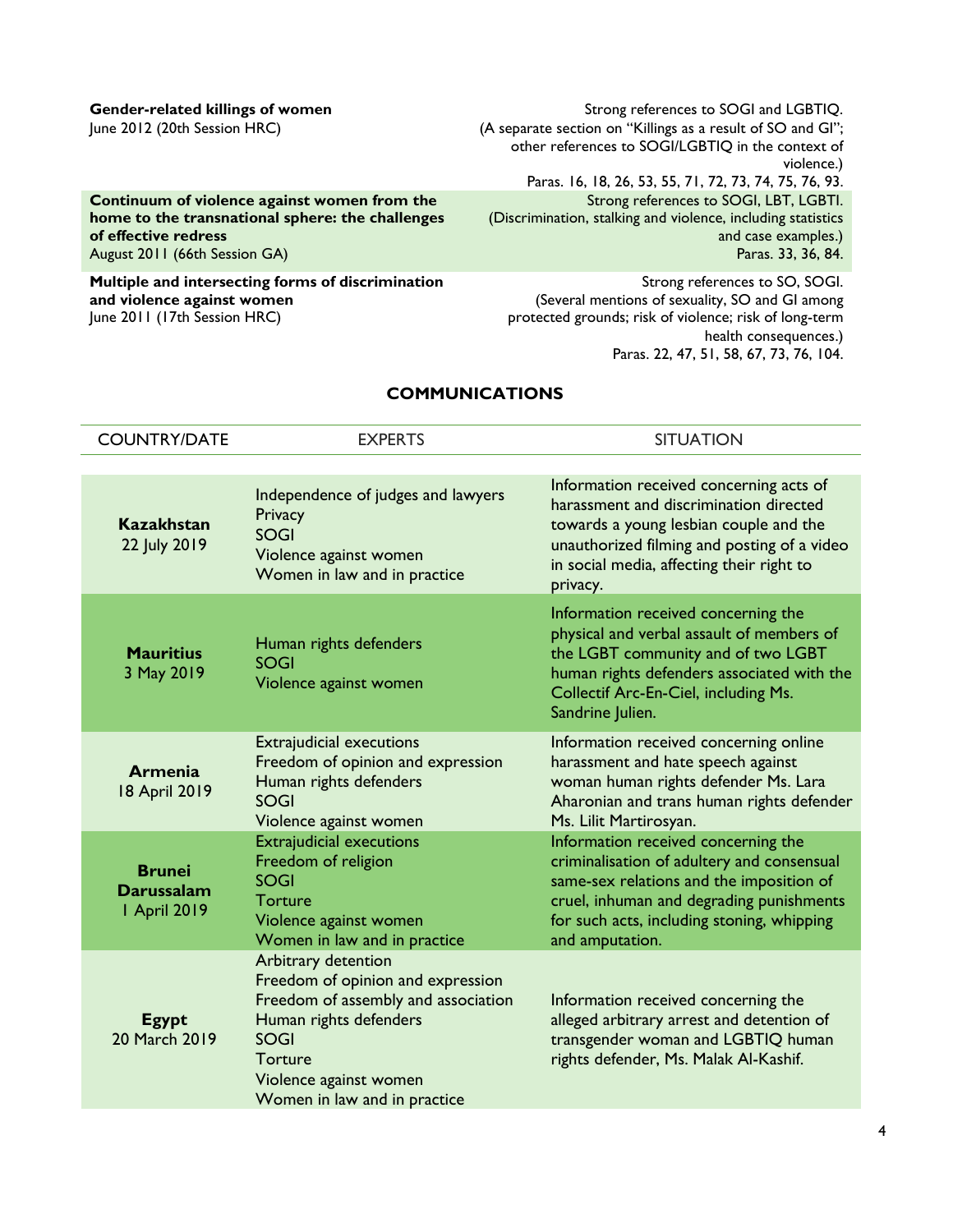| <b>Russian</b><br><b>Federation</b><br>II February 2019 | Arbitrary detention<br><b>Extrajudicial executions</b><br>Freedom of opinion and expression<br><b>SOGI</b><br>Torture<br>Violence against women<br>Women in law and in practice                                                                                        | Information received in connection with<br>allegations of new acts of persecution<br>against people who are or are perceived to<br>be gay, bisexual or lesbian in Chechnya.                                                                                                                                                                                                                                                                                                                                                                                                                                                                                                                                                                                                                                                                                                                                                                                                                    |
|---------------------------------------------------------|------------------------------------------------------------------------------------------------------------------------------------------------------------------------------------------------------------------------------------------------------------------------|------------------------------------------------------------------------------------------------------------------------------------------------------------------------------------------------------------------------------------------------------------------------------------------------------------------------------------------------------------------------------------------------------------------------------------------------------------------------------------------------------------------------------------------------------------------------------------------------------------------------------------------------------------------------------------------------------------------------------------------------------------------------------------------------------------------------------------------------------------------------------------------------------------------------------------------------------------------------------------------------|
| <b>Honduras</b><br>9 January 2019                       | Freedom of opinion and expression<br>Human rights defenders<br><b>SOGI</b><br>Violence against women<br>Women in law and in practice                                                                                                                                   | Information received in relation to threats<br>directed against the human rights defender,<br>Ms. Indyra Mendoza.                                                                                                                                                                                                                                                                                                                                                                                                                                                                                                                                                                                                                                                                                                                                                                                                                                                                              |
| <b>Brazil</b><br>31 December 2018                       | African descent<br><b>Extrajudicial executions</b><br>Foreign debt<br>Freedom of opinion and expression<br>Freedom of assembly and association<br>Human rights defenders<br>Poverty<br>Racism<br><b>SOGI</b><br>Violence against women<br>Women in law and in practice | Follow-up to the communication on the<br>murders of Ms. Marielle Franco and her<br>driver.                                                                                                                                                                                                                                                                                                                                                                                                                                                                                                                                                                                                                                                                                                                                                                                                                                                                                                     |
| Canada<br>19 December 2018                              | <b>Cultural Rights</b><br><b>Disability</b><br><b>Education</b><br>Freedom of opinion and expression<br>Health<br><b>SOGI</b><br>Violence against women<br>Women in law and in practice                                                                                | Information received concerning changes<br>to the sexuality education curriculum of<br>the Province of Ontario.<br>The Ontario Minister of Education<br>announced that the Province's schools<br>would be returning to teaching a sexuality<br>education curriculum first promulgated in<br>1998, replacing the one adopted in 2015.<br>The Premier of Ontario declared that any<br>teachers who continued teaching the<br>curriculum of 2015 would be sanctioned.<br>The differences between the two<br>curriculum include, in particular: discussion<br>in the curriculum of 2015 of differences<br>among people such as sexual orientation<br>and gender identity and the need for<br>acceptance and appreciation of diversity<br>along with further discussion around<br>sexual orientation and gender identity in<br>the curriculum for grades 6-8; and the<br>inclusion of the words "gay", "lesbian",<br>"transgender", and "cyberbullying" that are<br>lacking in the 1998 curriculum. |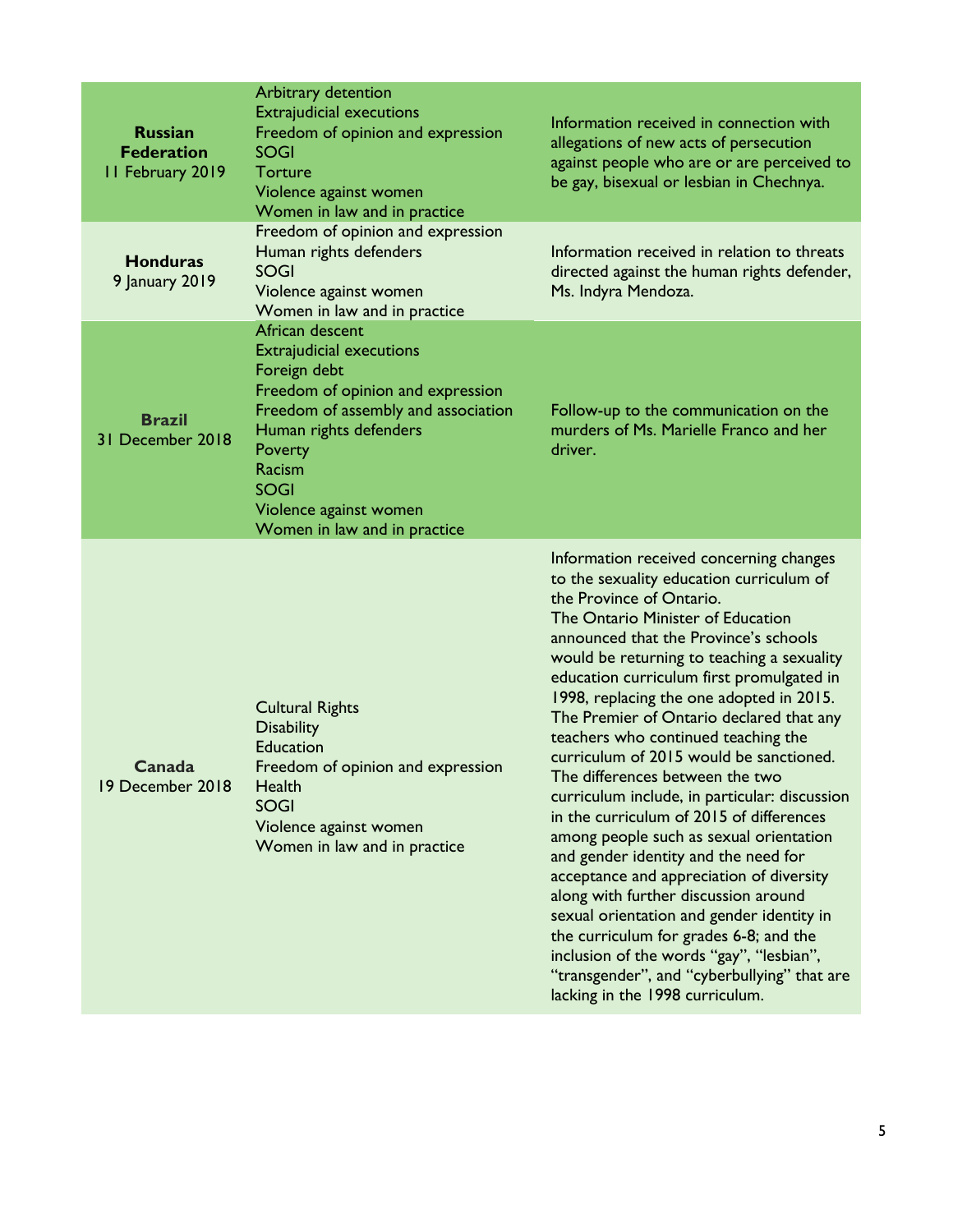| <b>Malaysia</b><br>16 November 2018                     | <b>SOGI</b><br>Torture<br>Violence against women<br>Women in law and in practice                                                                                                                               | Information received concerning the<br>criminalization of consensual sexual<br>relations between adults and the<br>application of punishments for such acts<br>that are contrary to the absolute<br>prohibition of torture and other cruel,<br>inhuman or degrading treatment or<br>punishment.                                                                                                                            |
|---------------------------------------------------------|----------------------------------------------------------------------------------------------------------------------------------------------------------------------------------------------------------------|----------------------------------------------------------------------------------------------------------------------------------------------------------------------------------------------------------------------------------------------------------------------------------------------------------------------------------------------------------------------------------------------------------------------------|
| <b>Brazil</b><br>22 March 2018                          | African descent<br><b>Extrajudicial executions</b><br>Foreign debt<br>Housing<br>Human rights defenders<br>Poverty<br>Racism<br><b>SOGI</b><br>Violence against women<br>Women in law and in practice          | Killing of Marielle Franco and her driver on<br>14 March 2018. Franco was an Afro-<br>Brazilian human rights defender working<br>for the rights of women, people of African<br>descent, LGBT people, young people in the<br>favelas of Rio de Janeiro and socially<br>excluded communities. She identified<br>herself as a woman, as a feminist, as black,<br>as favelada, as bisexual and as married to<br>another woman. |
| <b>Honduras</b><br>9 March 2018                         | <b>Extrajudicial executions</b><br>Freedom of opinion and expression<br><b>SOGI</b><br>Torture<br>Violence against women                                                                                       | Information received in connection with<br>the recent murder of a transgender<br>woman, Jennifer Cristal López (José Denis<br>Ramos Gámes) and a gay man, Jorge<br>Antonio Rodas García, in Puerto Cortés.                                                                                                                                                                                                                 |
| <b>Honduras</b><br>10 July 2017                         | <b>Extrajudicial executions</b><br>Freedom of assembly and association<br>Human rights defenders<br><b>SOGI</b><br>Violence against women<br>Women in law and in practice                                      | Information received in connection with<br>the recent murder, in the vicinity of the<br>capital, Tegucigalpa, of a transsexual<br>woman, who was also an LGBTI rights<br>activist, Ms. Sherlyn Montoya.                                                                                                                                                                                                                    |
| <b>El Salvador</b><br>26 May 2017                       | <b>Extrajudicial executions</b><br>Freedom of opinion and expression<br>Freedom of assembly and association<br>Human rights defenders<br><b>SOGI</b><br>Violence against women<br>Women in law and in practice | Information received regarding 3 murders<br>of trans women in San Luis Talpa, as well<br>as allegations of acts of intimidation and<br>threats, including acts of extortion against<br>a human rights defender.                                                                                                                                                                                                            |
| <b>Brunei</b><br><b>Darussalam</b><br>25 September 2014 | Arbitrary detention<br>Independence of judges and lawyers<br>Torture<br>Violence against women                                                                                                                 | The 2013 Shariah Penal Code Order:<br>mandatory death penalty for some non-<br>violent acts, including same-sex relations.                                                                                                                                                                                                                                                                                                 |
| <b>Egypt</b><br>17 April 2014                           | Arbitrary detention<br>Independence of judges and lawyers<br><b>Torture</b><br>Violence against women                                                                                                          | Alleged arrest, detention, conviction and<br>sentencing of four individuals on the sole<br>basis of their sexual orientation and/or<br>gender identity.                                                                                                                                                                                                                                                                    |
| Bosnia &<br>Herzegovina<br>7 Feb 2014                   | Cultural rights<br>Freedom of opinion and expression<br>Freedom of assembly and association<br>Human rights defenders<br>Violence against women                                                                | Alleged violent disruption of the Queer<br>Festival Merlinka in Sarajevo.                                                                                                                                                                                                                                                                                                                                                  |